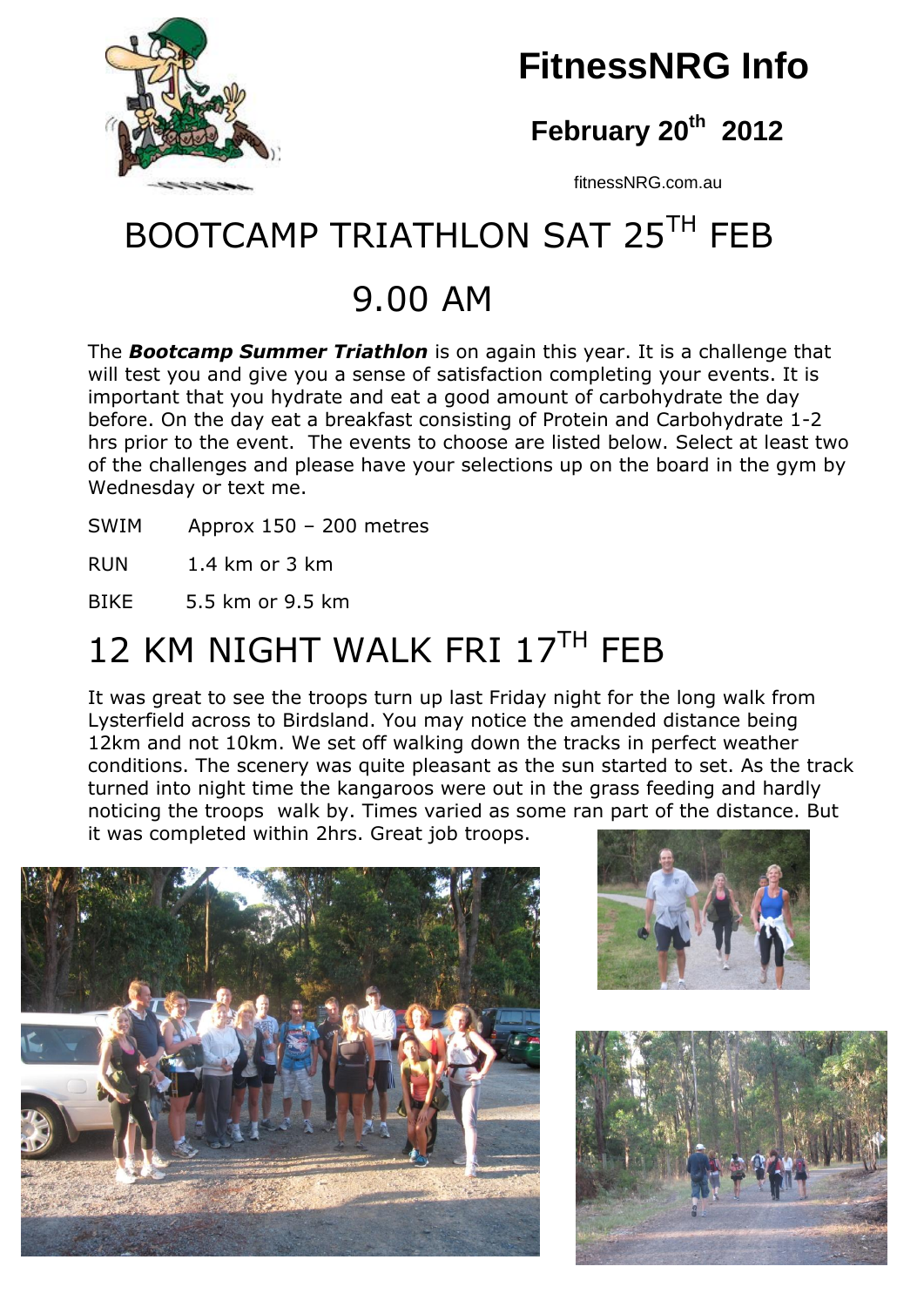# **TOP 10 TROLLEY FOODS FOR WEIGHT CONTROL**

- 1. Light Jarlsberg cheese one of the lowest fat varieties of cheese, with the taste.
- 2. Rye Cruskits 2 contain just 6g of total carbohydrate.
- 3. Go Natural Nut Delight Bars the highest amount of polyunsaturated fat of all the nut bars.
- 4. All Bran a serve of bran a day…
- 5. Burgen Weight Management Bread just 21g of total carbs per 2 slices.
- 6. Wattle Valley Wholegrain Wraps perfect for the kids lunches.
- 7. Partner Foods Roasted Broadbeans a great protein rich snack choice.
- 8. Chobani Greek Style yoghurt 12.5g of protein per serve!
- 9. Birds Eye Steam Fresh Veges in a Bowl perfect with lunch or dinner.
- 10.John West Tuna and Beans light lunch or protein rich snack ready to go.

## **IS STRESS AFFECTING YOUR WEIGHT**

Sometimes the underlying reason is medical or hormonal but also becoming increasingly common is stress as an unidentified reason that people cannot lose weight. The stress hormones, cortisol and norepinephrine are naturally released by the endocrine system during times of high stress as the body redirects hormones and blood towards pathways in the body that will support the body in the flight or fight response. While this may be what is required in times of war and conflict, the issue in modern day life is that these hormones support the fat storage pathways ultimately making it harder and harder to lose weight.

Numerous factors can affect these hormones; inadequate sleep, shift work, emotional trauma, chronic fatigue, excessive alcohol consumption as well as our diet and exercise habits. In clinical practice, one of the standard features of clients is the chronic stressed state in which they live, which may in turn be effecting these stress hormone levels long term. There is no quick fix, or avoiding stress in our day to day lives, stress is simply a part of life that we must learn to manage in order to protect our body and our minds long term. If you know that stress is likely to be a daily part of your life, and that you are not managing it particularly well, here are some ideas on ways you can actively work towards better stress management and better hormonal management as a result.

- 1. **Make sure you are getting enough sleep, at least 7- 8hrs a night.**
- 2. **Get out in nature without technology at least once each week.**
- 3. **Learn to meditate – even for just 5-10 minutes a day –**
- 4. **Actively engage a hobby you enjoy once each week.**
- 5. **Spend time each day with one person you adore.**
- 6. **Make sure your Vitamin D is not low, and get some sunlight each day.**
- 7. **Get your heart rate up for 20 minutes each day through exercise or dancing etc.**
- 8. **Get into bed before 11pm.**
- 9. **Get up earlier so you are not rushed and stressed.**
- 10.**Allocate 10-30 minutes 'me' time a day in which you do something you enjoy**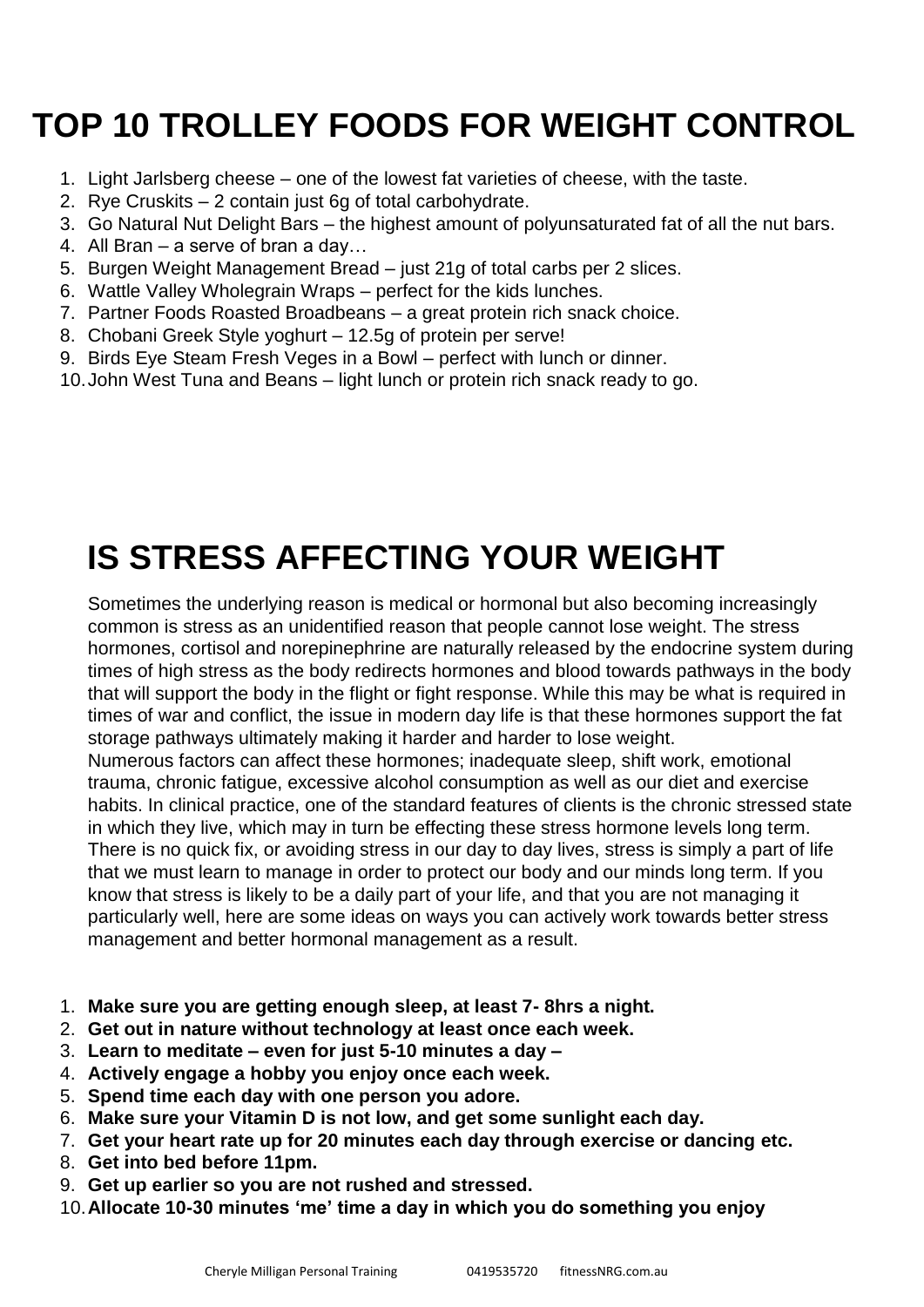## **HEALTHY FOODS TO WATCH OUT FOR**

**Avocado** sure avocado is high in monounsaturated fats but you only need  $\frac{1}{4}$  to get more than enough good fat.

**Nuts** remember, just 10-15 is a serve, not ½ the packet.

**Muesli** the grains, nuts and seeds make it a great choice but also an energy dense one so limit your portions.

**Olive oil** always measure your oil serve and aim for 1tbs per recipe

**Coffee** a cup or two may have health benefits but 3-4 large milk coffees are simply calories few of us need.

**Dried fruit** double the sugar of regular fruit.

**Rice crackers** 10 rice crackers = 21g of carbs = 2 slices Burgen bread.

## **RECIPE**

#### **PUMPKIN AND SNOW PEA CURRY**

A vegetarian option is a good idea now and then, and curry makes a great lunchtime leftover.

#### *Ingredients*

2 tsp sunflower oil

1 onion, finely sliced

1 clove garlic, crushed

3 tbs Sharwood's Mild Curry paste for Korma

500g pumpkin, skin removed and cut into 2cm pieces

200g low fat natural yoghurt

2 medium tomatoes, chopped

150g snow peas

#### *Method*

- 1. Heat the oil in a medium saucepan on a high heat with the onions and garlic, sauté until soft.
- 2. Add the curry paste and pumpkin to the pan, and then stir to coat the pumpkin. Add yoghurt, tomatoes and ½ cup water. Bring to the boil, then reduce heat and simmer for 20 minutes or until the pumpkin is tender.
- 3. Add snow peas and cook for a further 2 minutes. Serve with ½ cup brown rice.